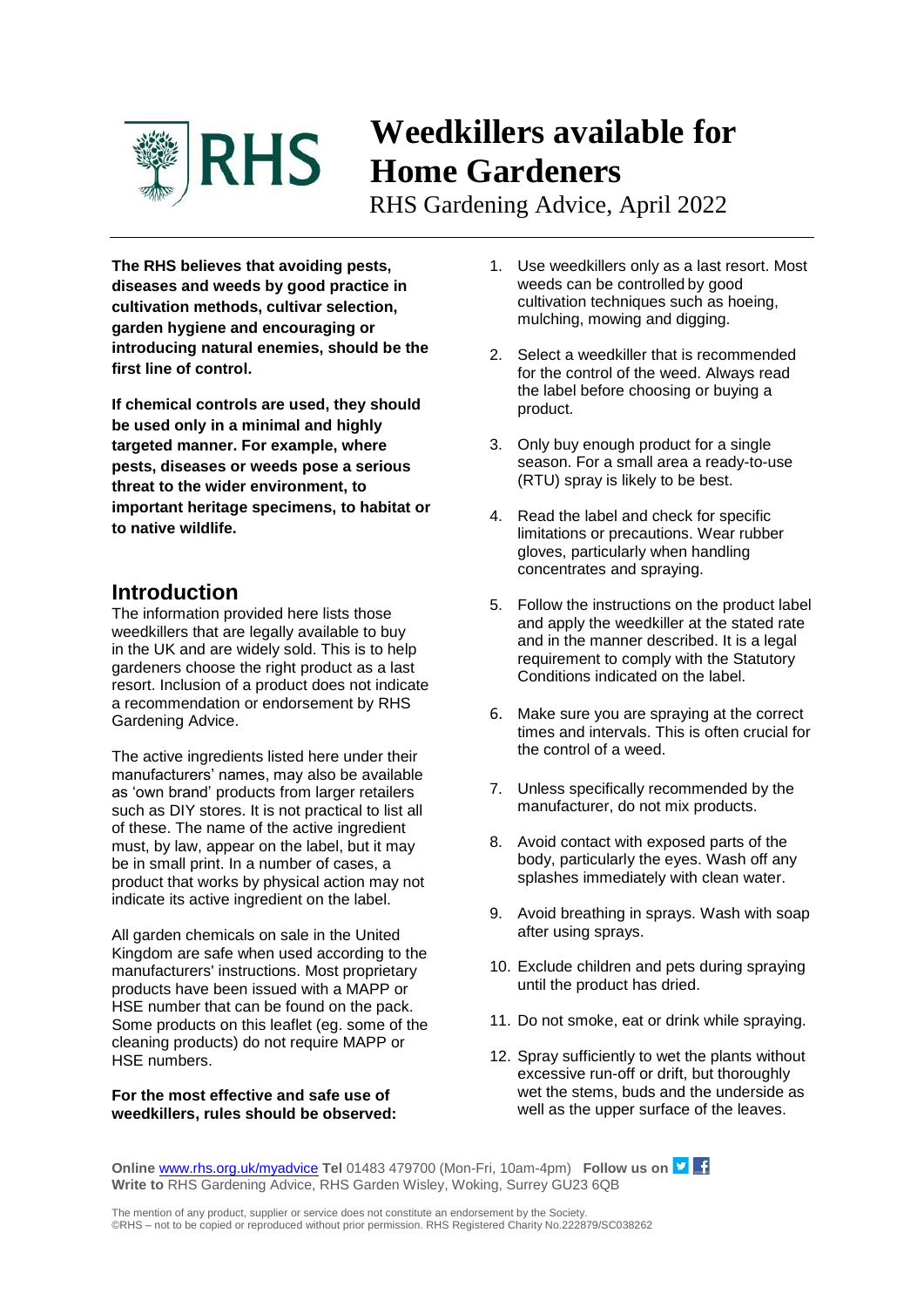- 13. Do not spray on windy or very sunny days. Avoid spraying open flowers and apply directly to the weed being controlled.
- 14. Clean all equipment after spraying. DO NOT use apparatus that has contained weedkiller for the application of other substances such as fertilisers or water.
- 15. Always make up only sufficient solution for the task. Any leftover spray should be sprayed onto plants specified on the label.
- 16. Store chemicals in a safe place away from children and pets, keeping them tightly closed and in their original containers.

# **Choosing weedkillers available to home gardeners**

The following list comprises weedkillers that are legally and readily available in garden centres, DIY stores, etc. You should be aware that it is ESSENTIAL you check the statutory conditions of use, and directions of use, on the weedkiller label to check the situation in which the individual weedkiller can be used. For more information on approved chemicals and safe pesticide use, visit the website of the Health and Safety Executive: [secure.pesticides.gov.uk/garden/prodsearch.asp](https://secure.pesticides.gov.uk/garden/prodsearch.asp)

Trained staff are present by law in larger retail outlets who can give good advice on what products to buy, how to use them and alternative methods of control.

**Key:** RTU = Ready to use spray – products applied straight from the pack without further dilution.

### **1. Hormone-type weedkiller**

Chemicals such as 2,4-D, mecoprop-P, MCPA, clopyralid, fluroxypyr and dicamba are described as 'hormone' weedkillers as they mimic plant hormones, causing characteristic twisted or distorted growth when applied to weeds. These weedkillers are selective, targeting broad-leaved weeds and leaving narrow-leaved plants (grasses) unharmed at the normal dilution rate. Because of this, they are used on lawns or rough grassland. Hormone weedkillers are foliar-acting and translocated, moving down into the weeds' roots when applied to the foliage. They also tend to be slightly residual, remaining in the soil for a few weeks after application.

Do not add the first lawn clippings after application to the compost heap. The first clippings from products containing **clopyralid\*** (which is especially persistent) should not be composted and the next three mowings should be used as a mulch only after composting for at least 9 months. To avoid possible contamination of compost, do not collect the clippings at all but mow frequently and allow the short clippings to remain on the surface of the lawn. These will quickly disperse to leave an acceptable finish. Very often lawn weedkillers are combined with fertilisers and/or mosskillers.

New lawns can be easily damaged by lawn weedkillers so avoid using them within six months of seeding or turfing. However, products containing fluroxypyr (eg. Weedol Lawn Weedkiller) are claimed to be safe if applied two months after sowing or laying turf. The new lawn must be growing well.

| <b>Active Ingredient</b> | <b>Proprietary Name</b>              | <b>Manufacturer/Source</b><br>of Supply | <b>Formulation</b> |
|--------------------------|--------------------------------------|-----------------------------------------|--------------------|
| triclopyr                | <b>SBK Brushwood Killer</b>          | Vitax Ltd                               | liquid concentrate |
| triclopyr                | <b>SBK Brushwood Killer</b><br>(RTU) | Vitax Ltd                               | ready-to-use spray |

#### **a) Weedkiller for use in rough grassland**

## **b) Lawn weedkillers (clopyralid\* – see introduction to this section)**

| <b>Active Ingredient</b> | <b>Proprietary Name</b>         | <b>Manufacturer/Source of</b><br><b>Supply</b> | <b>Formulation</b> |
|--------------------------|---------------------------------|------------------------------------------------|--------------------|
| clopyralid*/2,4-D/MCPA   | LawnClear 2                     | Vitax Ltd                                      | liquid concentrate |
| clopyralid*/2,4-D/MCPA   | LawnClear 2 (RTU)               | Vitax Ltd                                      | ready-to-use spray |
| dicamba/mecoprop-P       | Doff Lawn Weedkiller<br>(RTU)   | Doff Portland Ltd                              | ready-to-use spray |
| dicamba/mecoprop-P       | Crowne Green Lawn<br>Weedkiller | Doff Portland Ltd                              | liquid concentrate |

**Online [www.rhs.org.uk/myadvice](http://www.rhs.org.uk/myadvice) Tel** 01483 479700 (Mon-Fri, 10am-4pm) **Follow us on Write to** RHS Gardening Advice, RHS Garden Wisley, Woking, Surrey GU23 6QB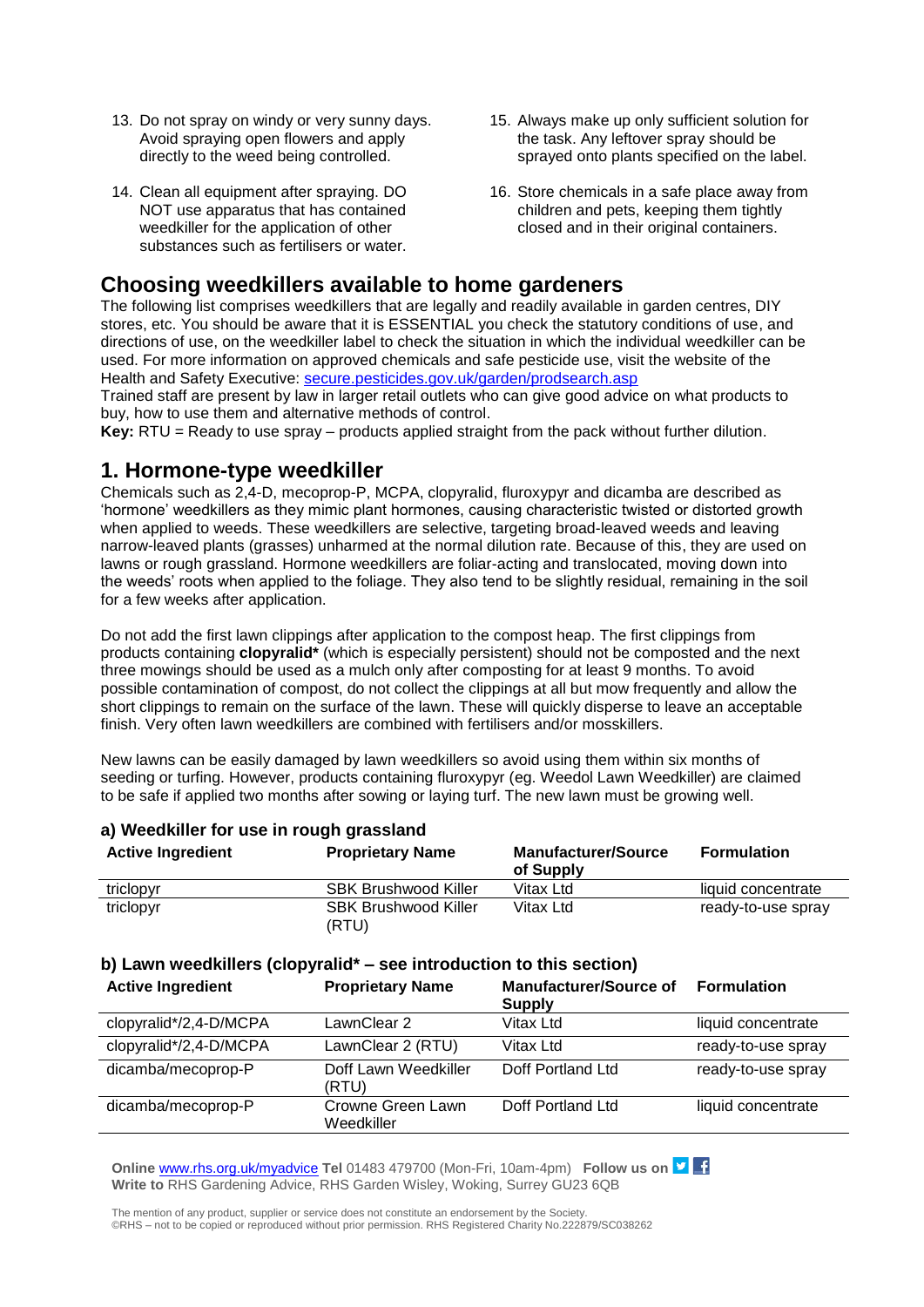| <b>Active Ingredient</b>    | <b>Proprietary Name</b>                | <b>Manufacturer/Source of</b><br><b>Supply</b> | <b>Formulation</b> |
|-----------------------------|----------------------------------------|------------------------------------------------|--------------------|
| dicamba/mecoprop-P          | Resolva Lawn<br>Weedkiller Extra (RTU) | <b>Westland Horticulture Ltd</b>               | ready-to-use spray |
| dicamba/mecoprop-P          | Resolva Lawn<br>Weedkiller Extra       | Westland Horticulture Ltd                      | liquid concentrate |
| fluroxypyr/MCPA/clopyralid* | Weedol Lawn<br>Weedkiller              | Evergreen Garden Care<br>(UK) Ltd              | liquid concentrate |
| fluroxypyr/MCPA/clopyralid* | Weedol Gun Lawn<br>Weedkiller (RTU)    | Evergreen Garden Care<br>(UK) Ltd              | ready-to-use spray |

#### **c) Lawn weedkillers with fertiliser**  $(N = nitrogen, P = phosphorus, K = potassium)$

| <b>Active Ingredient</b> | <b>Proprietary Name</b> | <b>Manufacturer/Source</b><br>of Supply | <b>Formulation</b> |
|--------------------------|-------------------------|-----------------------------------------|--------------------|
| 2,4-D/MCPA/              | LawnClear 2 Feed & Weed | Vitax Ltd                               | liquid concentrate |
| clopyralid* plus NPK     |                         |                                         |                    |

#### **d) Lawn weedkillers with fertiliser and mosskiller**

| <b>Active Ingredient</b>                                   | <b>Proprd) Lietary Name</b>                       | <b>Manufacturer/Source</b><br>of Supply | <b>Formulation</b> |
|------------------------------------------------------------|---------------------------------------------------|-----------------------------------------|--------------------|
| ferrous sulphate/2,4-D/<br>mecoprop-P plus NPK             | Complete Lawn Feed,<br>Weed & Mosskiller          | Doff Portland Ltd                       | granules           |
| MCPA/mecoprop-P/<br>ferrous sulphate, NPK                  | Miracle-Gro EverGreen<br>Complete 4 in 1          | Evergreen Garden Care<br>(UK) Ltd       | granules           |
| ferrous sulphate/2,4-D/<br>mecoprop-P/dicamba<br>plus NPK  | All in One Lawn Feed,<br>Weed & Mosskiller        | Vitax Ltd                               | granules           |
| ferrous sulphate/2,4-D/<br>mecoprop-P/ dicamba<br>plus NPK | Aftercut All-in-One Feed,<br>Weed and Moss killer | <b>Westland Horticulture</b><br>Ltd     | granules           |

#### **e) Non-chemical bacteria-based moss suppressants for lawns**

A number of products such as Viano MO Bacter Organic Lawn Fertiliser, Neudorff Organic CleanLawn, Vitax Moss Remover No Rake and Miracle-Gro Evergreen No Rake claim good control of moss, as well as feeding the lawn.

# **2. Moss and Algae Killers, Garden Cleaners and Water Butt Purification**

Mosskillers have been formulated to control moss on lawns, borders and/or hard surfaces (check manufacturers' statutory conditions). Mosskillers work by contact action, only some being selective when used at the correct concentration. Never use ferrous sulphate on hard surfaces as it will stain.

Algae killers also work on contact and are mainly approved for use on hard surfaces, although the products based on pelargonic acid and other fatty acids have approval for use around trees and ornamental plants. Most are water-soluble and so have poor residual properties, providing little longterm control.

*Please note that a number of the products in sections c) and d) are non-chemical and work through mechanical, enzymatic or microbial action. Other garden cleaning products are also available.*

**Online [www.rhs.org.uk/myadvice](http://www.rhs.org.uk/myadvice) Tel** 01483 479700 (Mon-Fri, 10am-4pm) **Follow us on Write to** RHS Gardening Advice, RHS Garden Wisley, Woking, Surrey GU23 6QB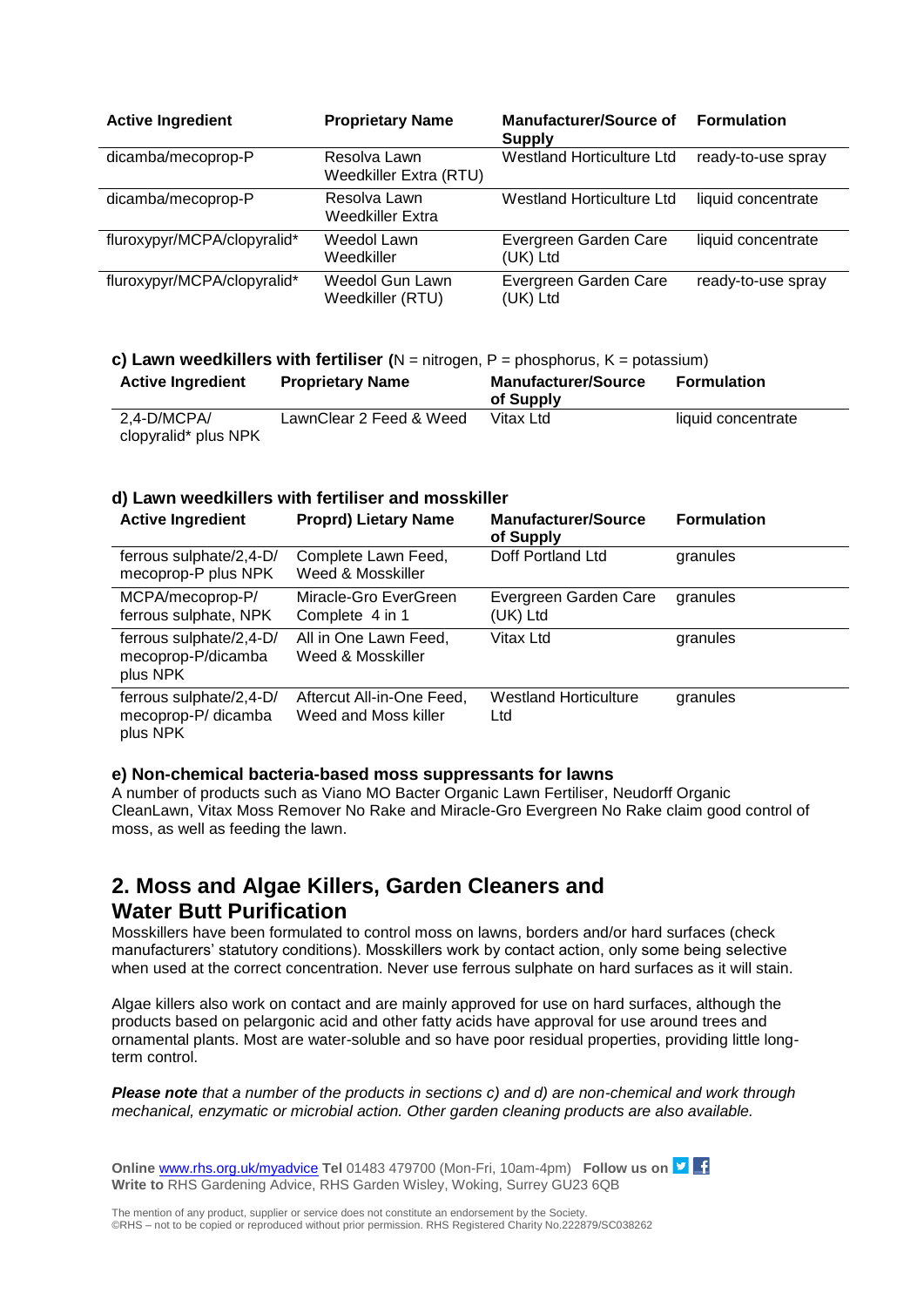| u, Lu………………………                        |                                               |                                         |                    |
|---------------------------------------|-----------------------------------------------|-----------------------------------------|--------------------|
| <b>Active Ingredient</b>              | <b>Proprietary Name</b>                       | Manufacturer/Source of<br><b>Supply</b> | <b>Formulation</b> |
| ferrous sulphate plus N               | Green Up Lawn Sand                            | Vitax Ltd                               | sand               |
| ferrous sulphate plus N               | Lawn Sand                                     | <b>Westland Horticulture Ltd</b>        | sand               |
| ferrous sulphate plus N               | Miracle-Gro Evergreen<br>Mosskill Liquid      | Evergreen Garden Care<br>(UK) Ltd       | liquid concentrate |
| iron sulphate plus<br>seaweed extract | <b>Maxicrop Moss killer</b><br>and Lawn Tonic | <b>SBM Life Science Ltd</b>             | liquid concentrate |
| ferrous sulphate plus<br><b>NK</b>    | Miracle-Gro Evergreen<br>Mosskill             | Evergreen Garden Care<br>(UK) Ltd       | granules           |
| pelargonic acid (fatty<br>acid)       | Job Done Moss Killer                          | <b>SBM Life Science Ltd</b>             | concentrate        |
| pelargonic acid (fatty<br>acid)       | CleanLawn Moss<br><b>Control for Lawns</b>    | Neudorff UK Ltd                         | concentrate        |

# **a) Lawn mosskillers**

# **b) Moss and algae killers (not for lawns)**

| <b>Active Ingredient</b>        | <b>Proprietary Name</b>                  | <b>Manufacturer/Source of</b><br>Supply | <b>Formulation</b> |
|---------------------------------|------------------------------------------|-----------------------------------------|--------------------|
| acetic acid                     | Spot On Fast Acting<br>Moss Killer (RTU) | Sipcam Home & Garden<br>Ltd.            | ready-to-use spray |
| acetic acid                     | RHS Moss Killer (RTU)                    | Sipcam Home & Garden<br>Ltd.            | ready-to-use spray |
| acetic acid                     | Garden Weedkiller<br>(RTU)               | Vitax Ltd                               | ready-to-use spray |
| fatty acid                      | Job Done Moss Killer<br>(RTU)            | <b>SBM Life Science Ltd</b>             | ready-to-use spray |
| pelargonic acid (fatty<br>acid) | Fast Acting Moss &<br>Algae Killer       | Neudorff UK Ltd                         | concentrate        |
| pelargonic acid (fatty<br>acid) | Resolva Moss Killer<br>(RTU)             | Westland Horticulture Ltd               | ready-to-use spray |

### **c) Garden cleaners**

| <b>Active Ingredient</b>                                            | <b>Proprietary Name</b>                      | <b>Manufacturer/Source of</b><br><b>Supply</b> | <b>Formulation</b> |
|---------------------------------------------------------------------|----------------------------------------------|------------------------------------------------|--------------------|
| acetic acid                                                         | Algon Organic Path,<br>Patio & Deck Cleaner  | Algon Ltd                                      | liquid concentrate |
| acetic acid                                                         | Ecofective Path, Patio<br>& Decking Cleaner  | Sipcam Home & Garden<br>Ltd.                   | liquid concentrate |
| acetic acid                                                         | RHS Path, Patio &<br>Decking Cleaner         | Sipcam Home & Garden<br>Ltd.                   | liquid concentrate |
| benzalkonium chloride                                               | Patio Magic                                  | Evergreen Garden Care<br>(UK) Ltd              | liquid concentrate |
| benzalkonium chloride                                               | Spot On Long Lasting<br>Path & Patio Cleaner | Sipcam Home & Garden<br>Ltd                    | liquid concentrate |
| benzalkonium chloride                                               | Resolva Xtra Clean                           | Westland Horticulture Ltd                      | liquid concentrate |
| garden cleaner/<br>disinfectant based on<br>para-chloro-meta-cresol | Jeyes Fluid Outdoor<br>Cleaner               | Jeyes UK                                       | liquid concentrate |

**Online** [www.rhs.org.uk/myadvice](http://www.rhs.org.uk/myadvice) **Tel** 01483 479700 (Mon-Fri, 10am-4pm) **Follow us on Write to** RHS Gardening Advice, RHS Garden Wisley, Woking, Surrey GU23 6QB

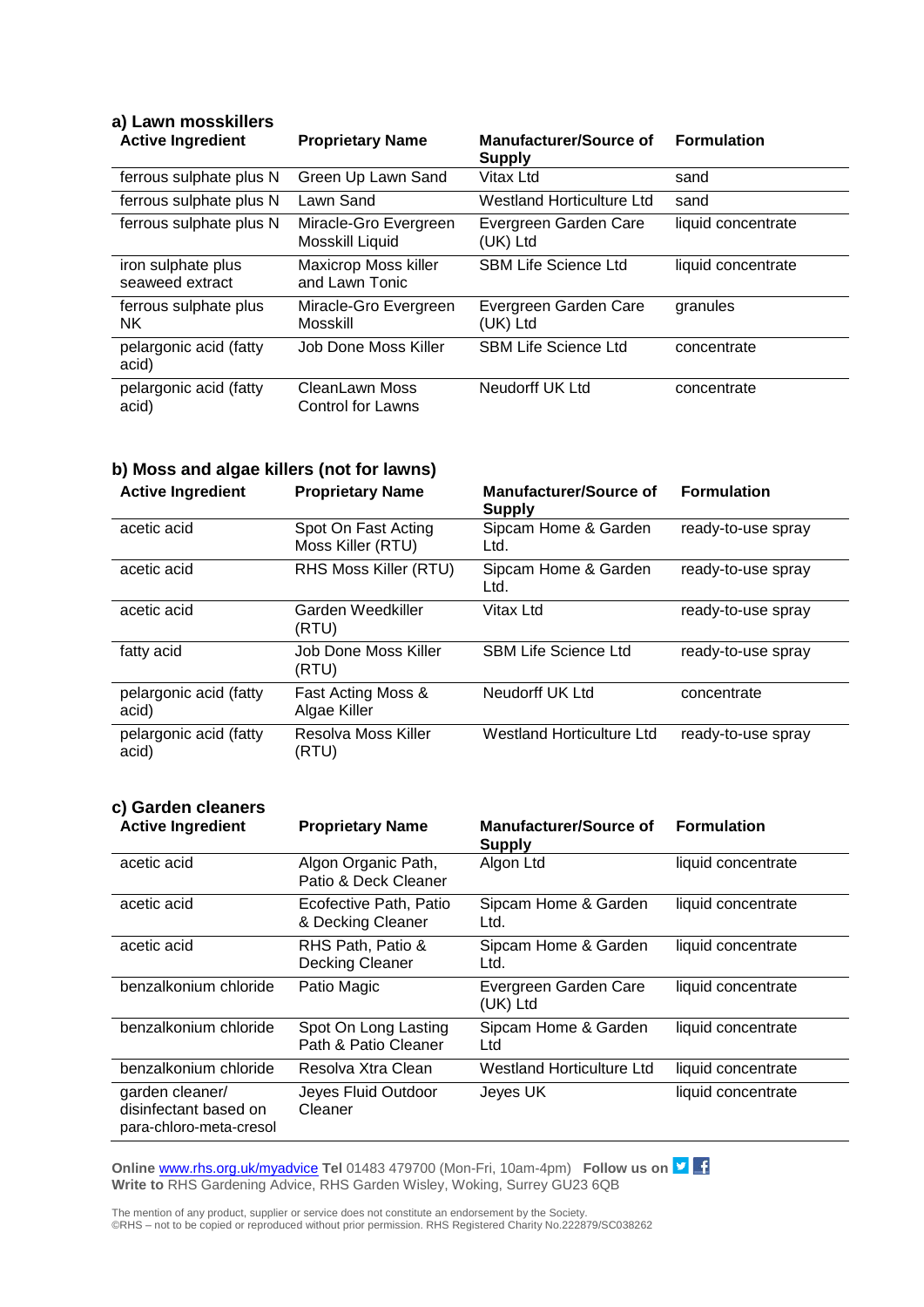| <b>Active Ingredient</b>                 | <b>Proprietary Name</b>                        | <b>Manufacturer/Source of</b><br>Supply | <b>Formulation</b> |
|------------------------------------------|------------------------------------------------|-----------------------------------------|--------------------|
| nitrilo triacetic<br>acid/trisodium salt | Job Done Garden Path<br>& Patio Cleaner        | <b>SBM Life Science Ltd</b>             | liquid concentrate |
| non-acid surface<br>cleaner              | Jeyes Outdoor Cleaner<br>Patio & Decking Power | Jeyes UK                                | liquid concentrate |
| surfactant                               | Path & Patio Liquid<br>Cleaner                 | Vitax Ltd                               | liquid concentrate |
| surfactant based on<br>plant extracts    | Just Glasshouse<br>Cleaner                     | Just Green Ltd                          | liquid concentrate |
| surfactants and<br>probiotics            | Ecofective Safe to<br>Clean                    | Sipcam Home & Garden<br>Ltd             | liquid concentrate |
| surfactants and<br>probiotics            | <b>Ecofective Artificial</b><br>grass cleaner  | Sipcam Home & Garden<br>Ltd             | ready-to-use spray |

#### **d) Water butt purification**

| <b>Active Ingredient</b>               | <b>Proprietary Name</b>          | <b>Manufacturer/Source of</b><br><b>Supply</b> | <b>Formulation</b> |
|----------------------------------------|----------------------------------|------------------------------------------------|--------------------|
| naturally-occurring<br>plant extract   | Just Green Water Butt<br>cleaner | Just Green                                     | liquid concentrate |
| naturally-occurring<br>micro-organisms | <b>Water Butt Fresh</b>          | Eco Pond Ltd                                   | liquid concentrate |
| naturally-occurring<br>micro-organisms | Envii Water butt Klear           | Bio <sub>8</sub> Ltd                           | soluble tablet     |

# **3. Contact Weedkillers**

Contact weedkillers are non-selective and non-residual and work simply by scorching off weed foliage. This makes the ready-to-use formulations ideal for controlling annual weeds and perennial weed seedlings growing in between garden plants, which can simply be protected using polythene, cardboard or an upturned bucket.

| <b>Active Ingredient</b>        | <b>Proprietary Name</b>                 | <b>Manufacturer/Source of</b><br><b>Supply</b> | <b>Formulation</b> |
|---------------------------------|-----------------------------------------|------------------------------------------------|--------------------|
| acetic acid                     | Weedol Gun! Fast Acting<br>(RTU)        | Evergreen Garden Care<br>(UK) Ltd              | ready-to-use spray |
| acetic acid                     | Roundup Speed Ultra<br>(RTU)            | Evergreen Garden Care<br>(UK) Ltd              | ready-to-use spray |
| acetic acid                     | Spot On Fast Acting<br>Weedkiller (RTU) | Sipcam Home & Garden<br>Ltd.                   | ready-to-use spray |
| acetic acid                     | RHS Weedkiller (RTU)                    | Sipcam Home & Garden<br>Ltd.                   | ready-to-use spray |
| acetic acid                     | Resolva Fast Weedkiller                 | Westland Horticulture Ltd                      | ready-to-use spray |
| acetic acid                     | Resolva Path & Drive                    | Westland Horticulture Ltd                      | ready-to-use spray |
| fatty acid                      | Job Done Garden<br>Ultrafast Weedkiller | <b>SBM Life Science Ltd</b>                    | ready-to-use spray |
| pelargonic acid<br>(fatty acid) | 24/7 Fast Acting<br>Weedkiller (RTU)    | Doff Portland Ltd                              | ready-to-use spray |

#### **a) Contact weedkillers**

**Online** [www.rhs.org.uk/myadvice](http://www.rhs.org.uk/myadvice) Tel 01483 479700 (Mon-Fri, 10am-4pm) **Follow us on Write to** RHS Gardening Advice, RHS Garden Wisley, Woking, Surrey GU23 6QB

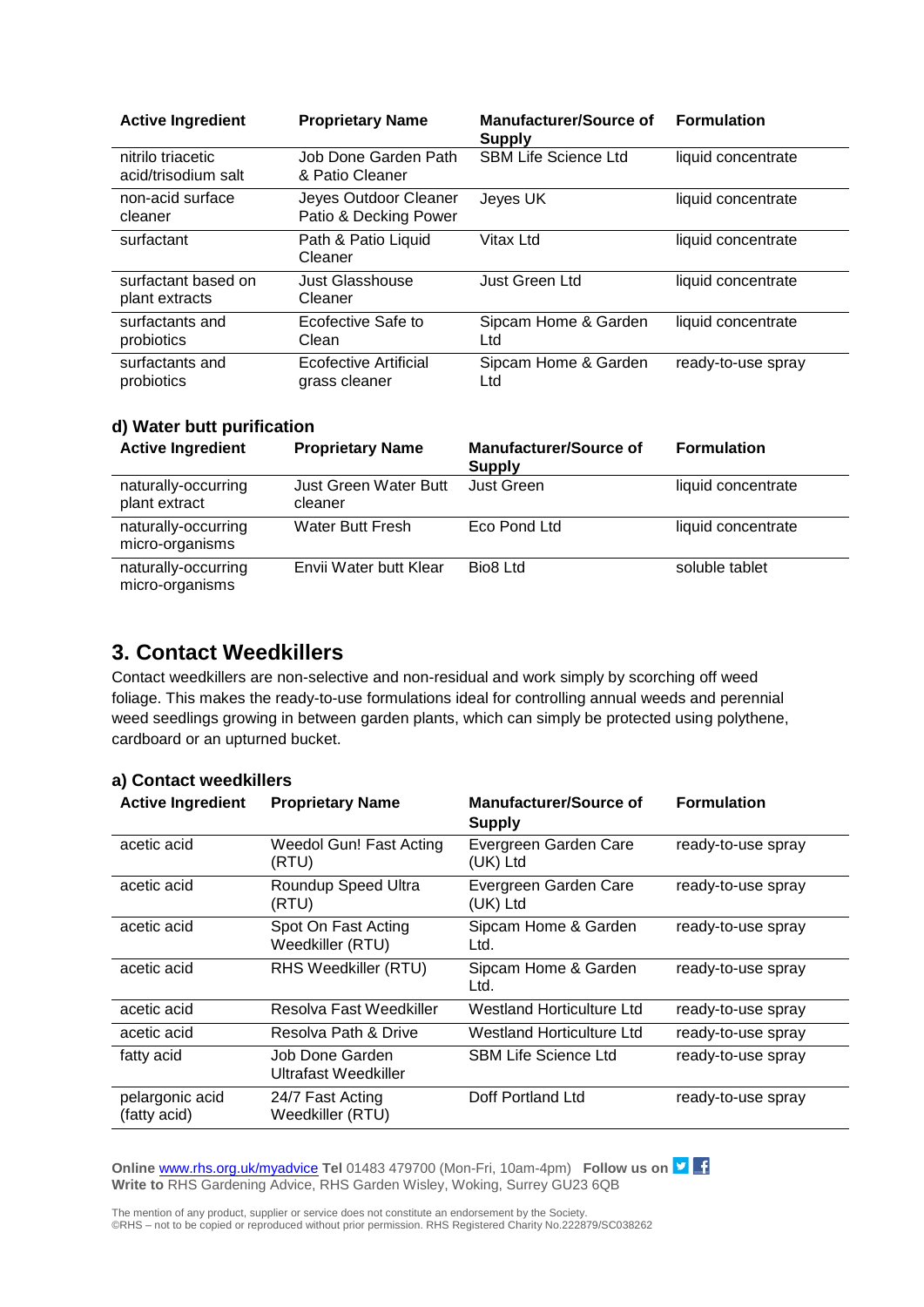| <b>Active ingredient</b>        | <b>Proprietary Name</b>            | <b>Manufacturer/Source of</b><br><b>Supply</b> | <b>Formulation</b> |
|---------------------------------|------------------------------------|------------------------------------------------|--------------------|
| pelargonic acid                 | Roundup NL Weed                    | Evergreen Garden Care                          | ready-to-use spray |
| (fatty acid)                    | Control (RTU)                      | (UK) Ltd                                       |                    |
| pelargonic acid                 | Roundup NL Weed                    | Evergreen Garden Care                          | liquid concentrate |
| (fatty acid)                    | Conrol                             | (UK) Ltd                                       |                    |
| pelargonic acid<br>(fatty acid) | Resolva Xpress<br>Weedkiller (RTU) | <b>Westland Horticulture Ltd</b>               | ready-to-use spray |

#### **b) Contact weedkillers that also contain maleic hydrazide (a plant growth regulator used to inhibit regrowth)**

| <b>Active ingredient</b>             | <b>Proprietary Name</b>      | <b>Manufacturer/Source of</b><br><b>Supply</b> | <b>Formulation</b> |
|--------------------------------------|------------------------------|------------------------------------------------|--------------------|
| pelargonic acid/<br>maleic hydrazide | Weedfree Plus (RTU)          | Neudorff UK Ltd                                | ready-to-use spray |
| pelargonic acid/<br>maleic hydrazide | Weedfree Plus<br>Concentrate | Neudorff UK Ltd                                | liquid concentrate |

# **4. Systemic Weedkillers**

Systemic weedkillers are non-selective and non-residual. They differ from contact weedkillers in that when applied to the foliage the weedkiller moves down into the root system of the weed. This makes systemic weedkillers ideal for controlling deep-rooted perennial weeds. The most effective time for spraying glyphosate<sup>+</sup> is mid to late summer when the weed has a large surface area. Some products are marketed as stump killers and are usually applied in the dormant period.

*<sup>+</sup> The RHS does not promote the use of glyphosate, it is listed here as an active ingredient in legally available products for home gardeners. See the RHS statement on the first page.*

*\*\* These products contain a selective broad-leaved contact weedkiller as well as glyphosate.*

| <b>Active Ingredient</b> | <b>Proprietary Name</b>                             | <b>Manufacturer/Source of</b><br><b>Supply</b> | <b>Formulation</b>  |
|--------------------------|-----------------------------------------------------|------------------------------------------------|---------------------|
| glyphosate               | Doff Tree Stump & Tough<br>Weedkiller               | Doff Portland Ltd                              | soluble sachet      |
| glyphosate               | Doff Advanced Concentrated<br>Weedkiller            | Doff Portland Ltd                              | soluble concentrate |
| glyphosate               | Doff Weedout Extra Tough<br>Concentrate             | Doff Portland Ltd                              | liquid concentrate  |
| glyphosate               | Doff Advanced Weedkiller<br>(RTU)                   | Doff Portland Ltd                              | ready-to-use spray  |
| glyphosate               | Path & Patio Weedkiller<br>(RTU)                    | Doff Portland Ltd                              | ready-to-use spray  |
| glyphosate               | Job Done General Purpose<br>Weedkiller              | <b>SBM Life Science Ltd</b>                    | concentrate         |
| glyphosate               | Job Done General Purpose<br>Weedkiller (RTU)        | <b>SBM Life Science Ltd</b>                    | ready-to-use        |
| glyphosate               | Rootblast Super Strength<br><b>Total Weedkiller</b> | Sipcam Home & Garden<br>Ltd                    | liquid concentrate  |

**Online [www.rhs.org.uk/myadvice](http://www.rhs.org.uk/myadvice) Tel** 01483 479700 (Mon-Fri, 10am-4pm) **Follow us on Write to** RHS Gardening Advice, RHS Garden Wisley, Woking, Surrey GU23 6QB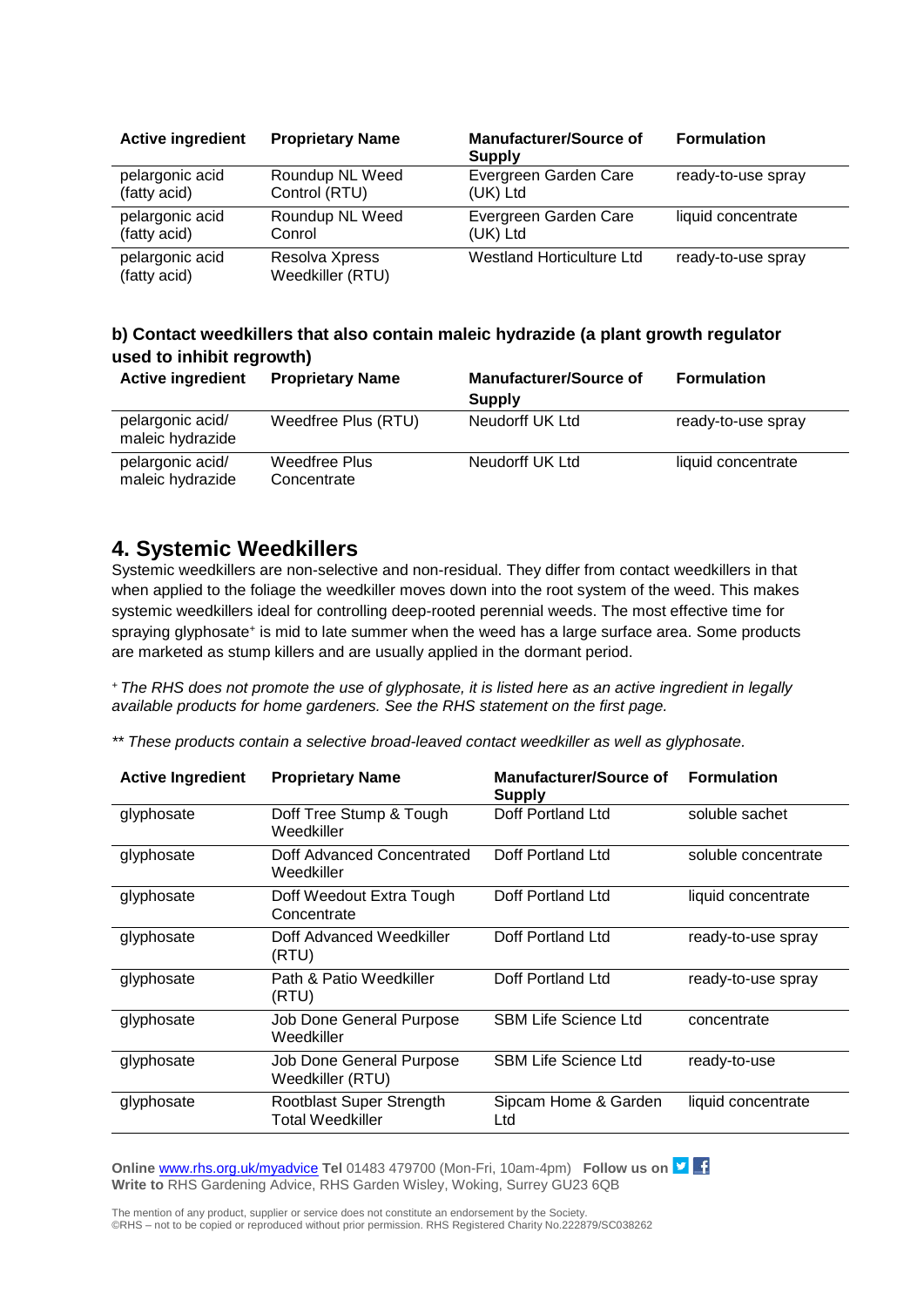| <b>Active Ingredient</b>          | <b>Proprietary Name</b>               | <b>Manufacturer/Source of</b><br><b>Supply</b> | <b>Formulation</b> |
|-----------------------------------|---------------------------------------|------------------------------------------------|--------------------|
| glyphosate                        | Roundup Fast Action (RTU)             | Evergreen Garden Care<br>(UK) Ltd              | ready-to-use spray |
| glyphosate                        | Roundup Stump Killer                  | Evergreen Garden Care<br>(UK) Ltd              | liquid concentrate |
| glyphosate                        | Roundup Ultra                         | Evergreen Garden Care<br>(UK) Ltd              | liquid concentrate |
| glyphosate                        | Resolva Pro Tree Stump                | Westland Horticulture Ltd                      | liquid concentrate |
| glyphosate                        | Resolva Pro Xtra Tough                | Westland Horticulture Ltd                      | ready-to-use       |
| glyphosate                        | Resolva Pro Xtra Tough<br>Concentrate | Westland Horticulture Ltd                      | liquid concentrate |
| **glyphosate/<br>pyraflufen ethyl | Weedol Rootkill Plus                  | Evergreen Garden Care<br>(UK) Ltd              | liquid concentrate |
| **glyphosate/<br>pyraflufen ethyl | Weedol Ultra Tough                    | Evergreen Garden Care<br>(UK) Ltd              | liquid concentrate |
| **glyphosate/<br>pyraflufen ethyl | Weedol Gun! Ultra Tough<br>(RTU)      | Evergreen Garden Care<br>(UK) Ltd              | ready-to-use spray |

# **5. Residual weedkillers**

Residual weedkillers (used in combination with the systemic weedkiller glyphosate) can be soil-acting or foliar-acting, the weedkiller remaining in the soil for weeks or months, depending on the active ingredients' properties. Some can be used around plants, whereas others can only be used in uncultivated areas and/or hard surfaces. Check the label before use.

| <b>Active Ingredient</b> | <b>Proprietary Name</b>                        | <b>Manufacturer/Source of</b><br><b>Supply</b> | <b>Formulation</b>    |
|--------------------------|------------------------------------------------|------------------------------------------------|-----------------------|
| glyphosate/diflufenican  | Job Done Tough<br>Weedkiller (RTU)             | <b>SBM Life Science Ltd</b>                    | ready-to-use          |
| glyphosate/diflufenican  | Job Done Path<br>Weedkiller (RTU)              | <b>SBM Life Science Ltd</b>                    | ready-to-use          |
| glyphosate/diflufenican  | <b>Weedol Pathclear</b><br>Weedkiller          | Evergreen Garden Care<br>(UK) Ltd              | liquid concentrate    |
| glyphosate/diflufenican  | <b>Weedol PS Pathclear</b><br>Weedkiller (RTU) | Evergreen Garden Care<br>(UK) Ltd              | ready-to-use<br>spray |

**Online** [www.rhs.org.uk/myadvice](http://www.rhs.org.uk/myadvice) **Tel** 01483 479700 (Mon-Fri, 10am-4pm) **Follow us on Write to** RHS Gardening Advice, RHS Garden Wisley, Woking, Surrey GU23 6QB